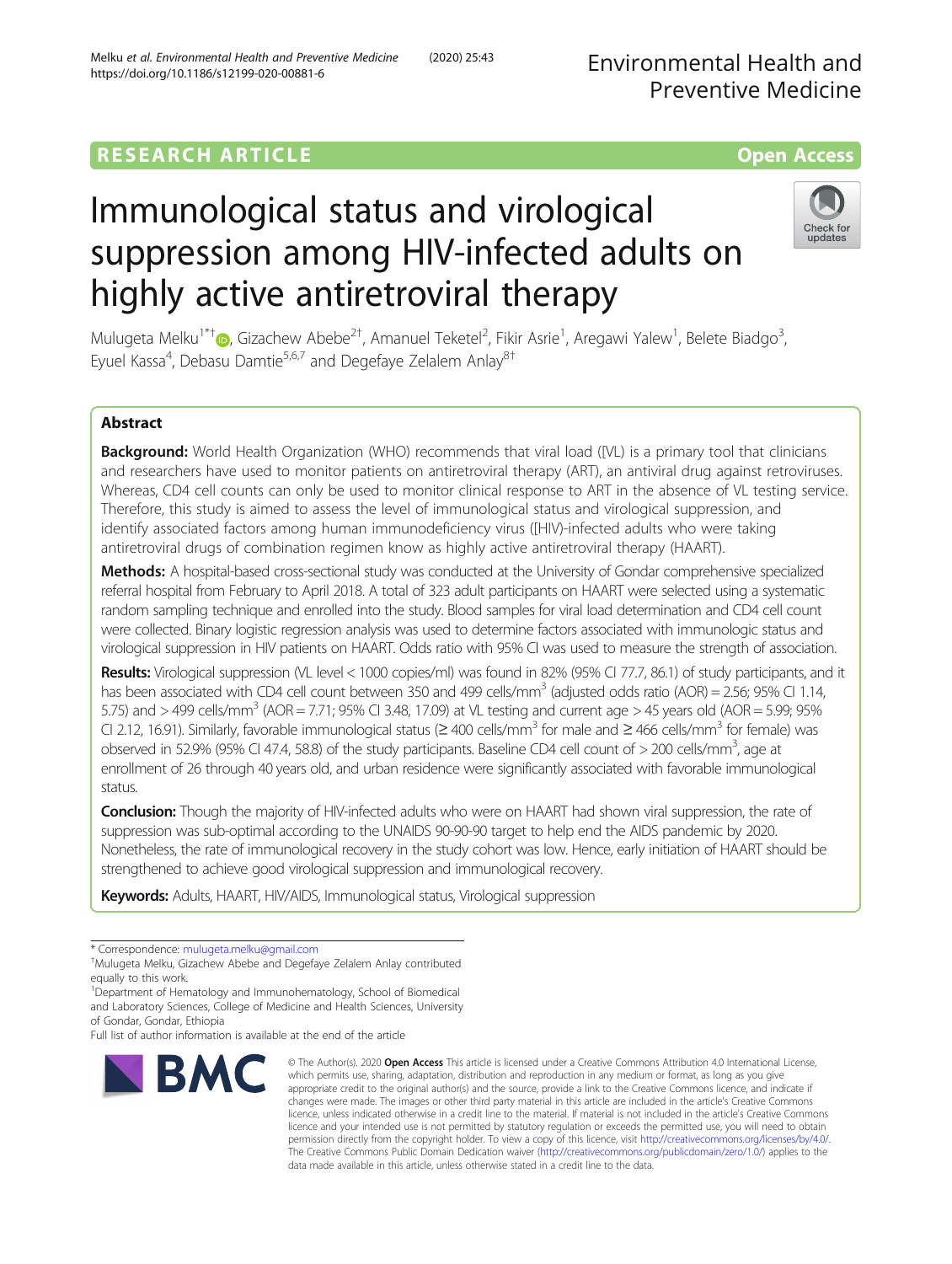#### Introduction

The human immunodeficiency virus (HIV) pandemic continues to be a major public health threat in the world. Globally, more than 37.9 million people were living with HIV by the end of 2018. An estimated 70% of infections and deaths occur in the sub-Saharan region [1]. As a standard of care for HIV-infected individuals, the use of HAART reduces HIV-related morbidity and mortality [\[1](#page-7-0), [2](#page-7-0)]. This treatment transforms HIV from rapidly fatal infection to a manageable chronic disease [[3,](#page-7-0) [4\]](#page-7-0). The rapid scale-up of ART for treatment of HIV infection in resource-limited countries has been successfully saving the life of millions of people receiving HAART in low- and middle-income countries [\[5](#page-7-0)–[7\]](#page-7-0).

Ethiopia has made substantial progress in terms of HIV prevention and control activities [\[8](#page-7-0)]. It has been implementing a number of programs, including universal access to ART, to reduce the burden of HIV/AIDSrelated complications [\[9](#page-7-0)]. It has also adopted the WHO's 2016 consolidated guidelines on the use of antiretroviral drugs for treating and preventing HIV infection which include treating all people living with HIV/AIDS (PLWH A) ("Test and Treat" approach). The expansion in healthcare service delivery in general and HIV-related clinical services in particular had resulted a significant decline in the annual new HIV infection and HIV/AIDSrelated deaths in the country. As per the Ethiopian Federal Ministry of Health report, there were 426,472 PLWHA on ART by the year 2016 [[10\]](#page-7-0).

The rapid scale-up of ART in resource-limited setting could be accompanied by an increased risk of HIV drug resistance which in turn could compromise the performance of the national ART roll-out program [[11,](#page-7-0) [12](#page-7-0)]. Coupled with the rapid scale-up of ART services in sub-Saharan Africa, the need for appropriate treatment response monitoring approaches had become indispensable [\[13](#page-7-0)–[15\]](#page-7-0). However, it becomes evident that monitoring of treatment response remains the key challenge for program managers and policymakers in Ethiopia due to sub-optimal access to HIV VL testing for routine followup of treatment [\[16](#page-7-0)–[18\]](#page-7-0).

In clinical practice, plasma HIV ribonucleic acid (RNA) level and CD4 cell count are used to monitor HIV treatment response. The relationship between plasma VL and CD4 cell count in HIV disease is complex. CD4 cell count is a commonly used marker of HIV disease progression and the key for starting prophylaxis and monitoring ART in the absence of HIV VL testing service. Sustained response to HAART and suppression of HIV VL were associated with an increase in CD4 cell counts [\[19\]](#page-7-0). The immunological and virological response to ART can be measured by the ability to suppress viral replication, time to suppression, the durability of suppression, and level of immune reconstitution achieved with suppression. These immunological and virological responses vary at individual and population levels [\[20](#page-7-0)].

WHO treatment guideline recommends the use of VL testing by clinicians and researchers as a primary tool to monitor treatment response in HIV-infected individuals on HAART. Whereas CD4 cell counts can only be used to monitor clinical response to HAART where VL testing is not available [\[21](#page-7-0)]. Besides, it is recommended that VL measurements among people receiving HAART should be performed at 6 months after initiating ART, then at 12 months, and every year thereafter [\[22](#page-7-0)]. Furthermore, one of the goals of the Joint United Nations Programme on HIV/AIDS (UNAIDS), "90-90–90 initiative", is achieving virological suppression in 90% of all people receiving ART by the year 2020 [[23\]](#page-7-0). Identifying factors that affect the virological suppression and designing appropriate strategies to mitigate the problem would have a paramount importance in terms of achieving the stated goal. Different studies indicated that factors such as poor adherence, low baseline CD4 cell count, low BMI, rural residence, advanced disease stage, and duration of treatment negatively affect the immunologic status and virological suppression and hinder the achievement of the targeted treatment goal [\[24](#page-7-0)–[26\]](#page-7-0).

In Ethiopia, immunologic and clinical parameters have been used to monitor HIV patients on ART. Recently, the government has implemented a VL testing in multiple testing centers across the regions; however, the viral suppression rate and immunological status are not well studied and even there is a need for locally generated data-driven evidence to inform policymakers and guide clinicians. Therefore, the aim of this study was to determine the immunologic and virological status and associated factors among adult PLWHA who were on HAART at the University of Gondar comprehensive specialized referral hospital.

#### Methods

#### Study design, setting, and period

An institutional-based cross-sectional study was conducted at the University of Gondar comprehensive specialized referral hospital ART clinic from February to April 2018. Gondar is located 750 km northwest of Addis Ababa, a capital city of Ethiopia. The University of Gondar comprehensive specialized referral hospital is a teaching hospital which serves for more than 5 million people. The hospital provides ART service since 2005. More than 7500 adults and 700 pediatric patients were enrolled into HIV care since the start of the service. Currently, more than 5100 adults are on HAART.

#### Study subjects

All selected HIV-infected adults who were taking HAAR T for at least 1 year at the University of Gondar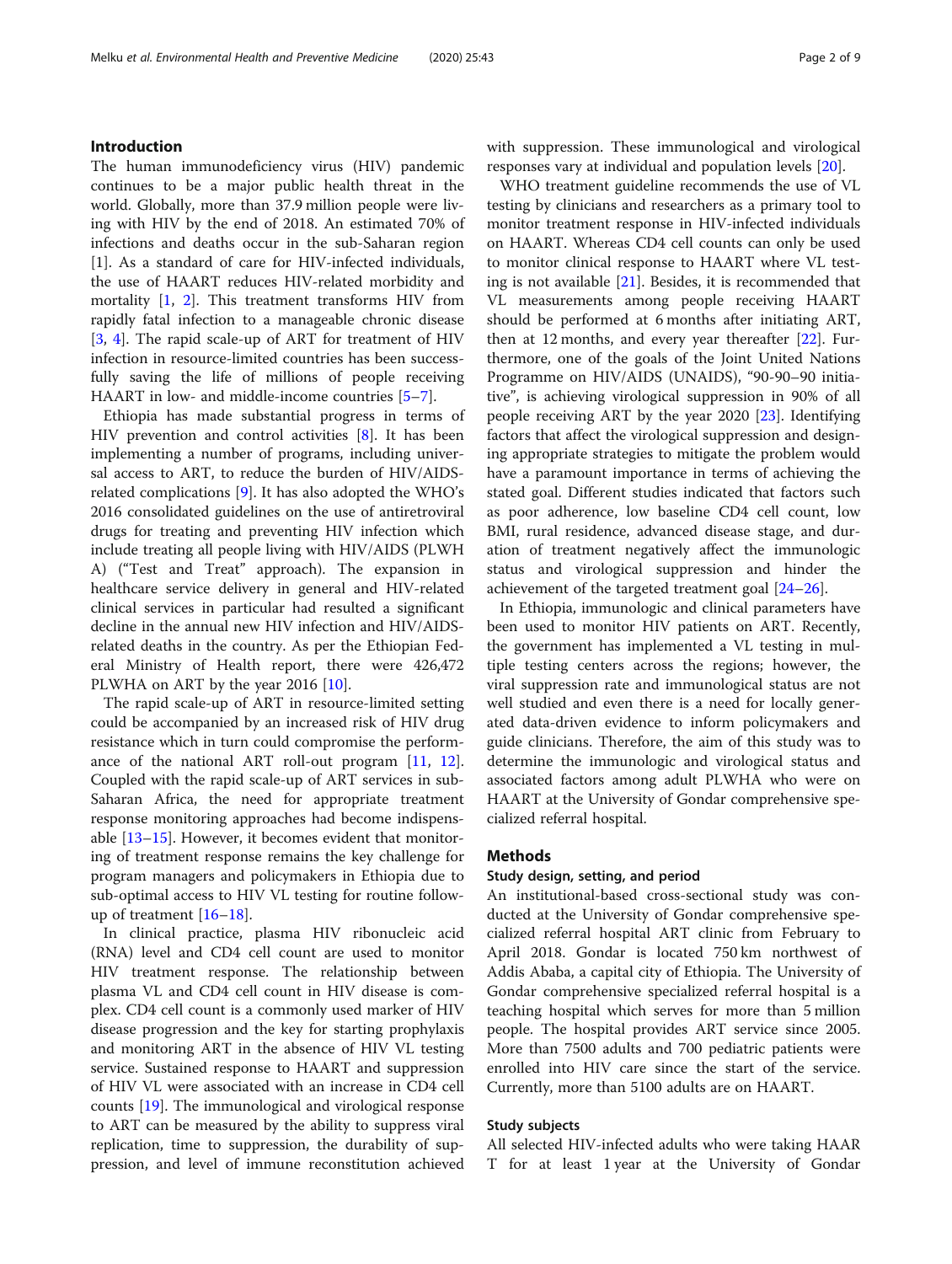comprehensive specialized referral hospital ART clinic during the study period were the study subjects.

#### Sample size and sampling technique

The sample size was determined using single population proportion formula considering the assumption of 95% level of confidence, 5% of marginal error, and by taking the proportion of immunological and virological failure (30%) reported by a previous study [\[27](#page-7-0)]. With these assumptions, the sample size was calculated to be 323. During the 2-month study period, viral load testing was done for 660 HIV-infected adults on HAART. Using systematic random sampling techniques, every other HIVinfected adult on HAART was selected and enrolled in to the study. The first sample order was selected by lottery method from the first two consecutive HIV-infected adults.

#### Operational definition

Immunological status of the study participants, as favorable ( $>$  400 cells/mm<sup>3</sup> for male and  $>$  466 cells/mm<sup>3</sup> for female) and unfavorable  $( $400 \text{ cells/mm}^3$  for male and$  $<$  466 cells/mm<sup>3</sup> for female), was defined based on the reference interval of CD4<sup>+</sup> cell count established for the population residing northwest Ethiopia [\[28\]](#page-8-0). Virological suppression was considered when the HIV-RNA level is < 1000 copies/μl at any point after 6 months of treatment with HAART [[29\]](#page-8-0).

#### Data collection tools and procedures

Sociodemographic and socioeconomic data were collected using a structured questionnaire via a face-to-face interview. Clinical data such as baseline WHO clinical stage, CD4 cell count, history of opportunistic infection, TB treatment history, body mass index (BMI), eligibility criteria, and duration since ART initiation were collected by reviewing the medical records of study participants.

#### Plasma sample collection and viral load determination

Four milliliters of blood sample was collected in an EDTA tube from each study participant for VL determination. The blood sample was centrifuged at 3000 rpm to obtain plasma, then 1100 μl of plasma was added to the sample tube (S-tube), and it was processed by using COBAS® Ampliprep/COBAS® TaqMan® analyzer (Roach Diagnostics, USA). This test is a nucleic acid amplification test for the quantitation of HIV RNA in human plasma. Nucleic acid isolation from the plasma sample is automated using the COBAS<sup>®</sup> AmpliPrep Instrument, and then the amplification and automated detection is done using the COBAS® TaqMan® Analyzer. The test is based on three major processes: specimen preparation to isolate HIV-1 RNA, reverse transcription of the target RNA to generate complementary deoxyribonucleic acid

(cDNA), and simultaneous polymerase chain reaction amplification of target cDNA and detection and quantification of viral nucleic acid a dual-labeled fluorescent oligonucleotide probe specific to the target.

#### Blood sample collection and CD4 cell counting

Three milliliters of blood was collected in EDTA tube for CD4 cell determination. Fifty microliters of whole blood was added to the CD4 reagent tube, and it was incubated, then 50 μl of 5% formaldehyde was added and processed in the Beckman Dickson FACS Calibur<sup>TM</sup> analyzer (BD Biosciences, San Jose, CA, USA). BD FACS Caliber reagents are provided as complete kits that streamline CD4 cell counting. These kits contain ready-to-use tubes with premeasured antibodies and beads for absolute counting, fixative solution, and software that enables automated analysis without operator intervention.

#### Data quality control

The reliability of the study findings was guaranteed by implementing quality control (QC) measures throughout the whole laboratory process. All materials, equipment, and procedures were adequately controlled. The FACS Calibur<sup>TM</sup> and COBAS® Ampliprep/COBAS® TaqMan® analyzer were checked for reproducibility and performance by using quality control materials. Pre-analytical, analytical, and post-analytical quality assurance measures were strictly followed as per the standard operating procedures (SOPs). A pretest was also done among 16 HIV-infected adults before the actual data collection to check the validity of the questionnaire.

#### Data processing and analysis

The data were cleaned, edited, and checked for completeness. They were then entered to the EPI info version 7.0 and transferred to the SPSS version 20 statistical package for analysis. Descriptive summary statistics were done and presented in the tables. A binary logistic regression model was fitted to identify factors associated with the outcome variables. Odds ratio (OR) and its 95% confidence interval (CI) were computed to assess the strength of association and statistical significance. Variables having  $p$  value less than or equal to 0.2 in the bivariable binary logistic regression analysis were included in the multivariable binary logistic regression analysis to control confounding factors. Variables having a  $p$  value of less than 0.05 in the multivariable binary logistic regression model were considered to be statistically significant.

### Results

#### Sociodemographic characteristics of study participants

All of the selected study participants, 323 HIV-infected adults on HAART, were included in the analysis. The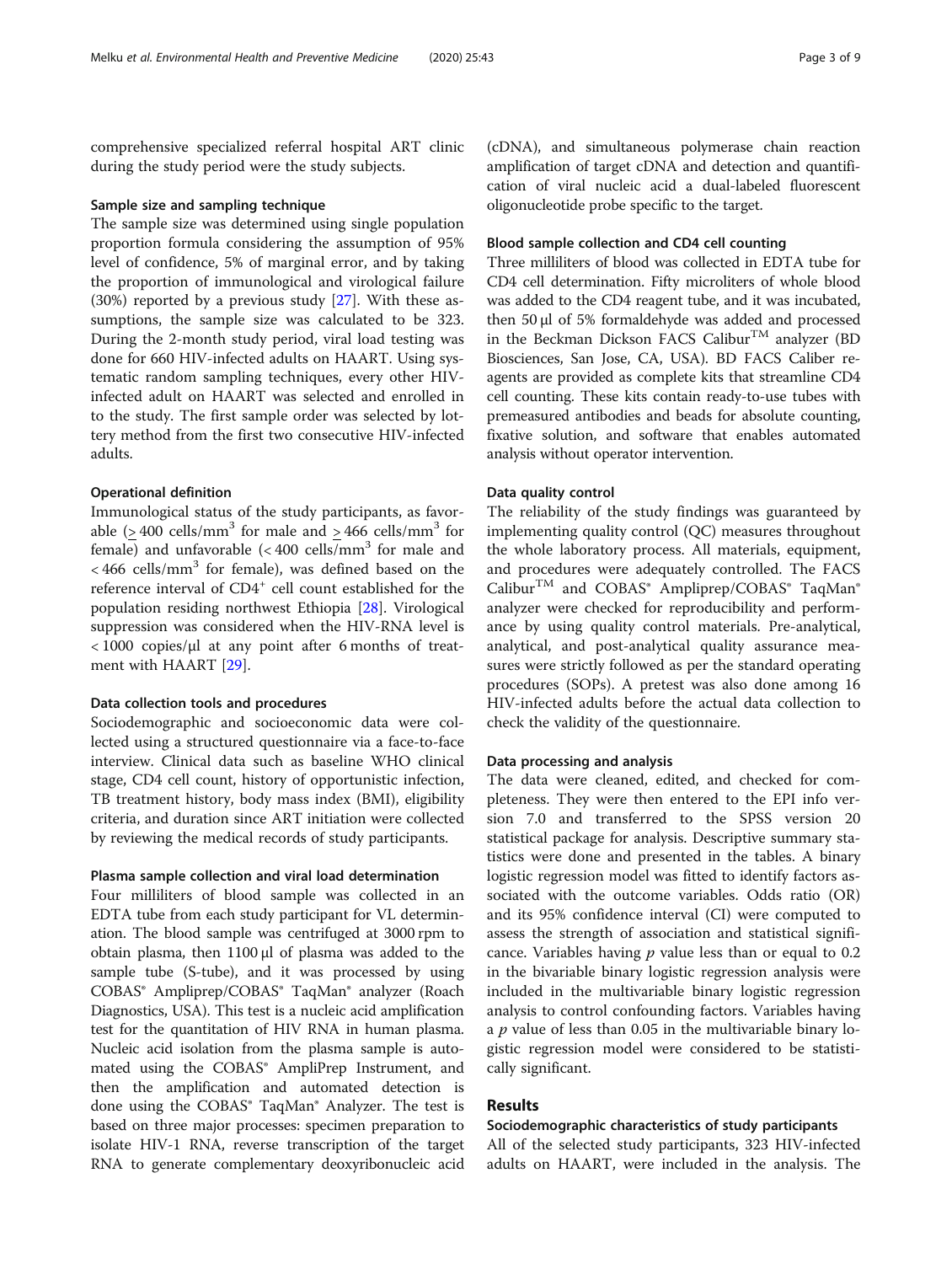majority of the study participants were urban dwellers (76.5%) and female (61.6%). Regarding age, the current median (interquartile range (IQR)) age of the study participants was 39 years (33–46 years), with the minimum and maximum ages of 18 and 80 years, respectively. The majority, 57.3%, of the study participants were enrolled to the HIV care within the age range of 26–40 years.

#### Clinical- and treatment-related characteristics

Of the total study participants, 59% were at WHO clinical stage III, and 46.8% of patients took HAART for 6–10 years. At the initiation of ART, 43% were underweighted  $(<$  18.5 kg/m<sup>2</sup>), while only 18% were underweighted during their VL testing. About 26% of the study participants had a past opportunistic infection at enrollment, of which, 10.2% were infected with tuberculosis. For more than half (58.2%) of the study participants, the eligibility of ART initiation was determined by CD4 count. The baseline median (IQR) of CD4 level was  $191$  ( $110-291$ ) cells/mm<sup>3</sup>. The majority, (85.8%), of participants were "working" functional status at baseline (Table 1).

#### Level of immunologic and virological status

Virological suppression was found in 265 of participants, 82% (95% CI 77.7, 86.1). Whereas favorable immunological status ( $>$  400 cells/mm<sup>3</sup> for male and  $>$  466 cells/ mm<sup>3</sup> for female) was observed in 171, 52.9% (95% CI 47.4, 58.8) of the study participants. The median CD4<sup>+</sup> cell count was increased from a baseline value of 191 cells/mm<sup>3</sup> to 470 cells/mm<sup>3</sup> at the time of VL testing.

#### Factors associated with immunological status

In the bivariable binary logistic regression analysis, baseline BMI, baseline WHO stage, baseline CD4 count, residence, and current age were significantly associated with favorable immunological status. Besides, age at enrollment and duration since ART initiation were the candidate to be included in the multivariable binary logistic regression model. However, in the multivariable binary logistic regression analysis controlling the possible cofounders, baseline CD4 count of 200–499 cells/mm<sup>3</sup> (AOR = 2.7; 95%CI 1.58, 4.62), baseline CD4 count of > 499 cells/mm<sup>3</sup> (AOR = 9.6; 95% CI 3.06, 30.07), urban residence (AOR = 1.90; 95% CI 1.05, 3.43), and age at enrollment of  $26-40$  years old  $(AOR = 0.53; 95\% \text{ CI } 0.15,$ 0.83) were significantly associated with favorable immunological status (Table [2\)](#page-4-0).

#### Factors associated with virological suppression

In multivariable binary logistic regression analysis, CD4 cell count between  $350-499$  cells/mm<sup>3</sup> (AOR = 2.56; 95% CI 1.14, 5.75) and  $>499$  cells/mm<sup>3</sup> (AOR = 7.71; 95% CI 3.48, 17.09) at VL testing and current age > 45

| <b>Table 1</b> Clinical- and treatment-related characteristics of HIV- |
|------------------------------------------------------------------------|
| infected adults on HAART at the University of Gondar                   |
| comprehensive specialized referral hospital                            |

| Variable                                | Category                 | Frequency (%) |  |
|-----------------------------------------|--------------------------|---------------|--|
| Duration since HIV<br>confirmed (year)  | $1 - 4$                  | 47 (14.5)     |  |
|                                         | $5 - 10$                 | 187 (57.9)    |  |
|                                         | >10                      | 89 (27.6)     |  |
| Past opportunistic infection            | Yes                      | 84 (26)       |  |
| at enrollment                           | No                       | 239 (74)      |  |
| Duration from enrollment                | $\geq$ 1                 | 31(9.6)       |  |
| to eligibility (year)                   | < 1                      | 292 (90.4)    |  |
| Baseline WHO stage                      | Stages I and II          | 88 (27.3)     |  |
|                                         | Stage III                | 191 (59.1)    |  |
|                                         | Stage IV                 | 44 (13.6)     |  |
| Duration since ART<br>initiation (year) | $1 - 5$                  | 97 (30)       |  |
|                                         | $6 - 10$                 | 151 (46.8)    |  |
|                                         | >10                      | 75 (23.2)     |  |
| Baseline BMI (kg/m <sup>2</sup> )       | < 18.5                   | 139 (43)      |  |
|                                         | $\geq$ 18.5              | 184 (57)      |  |
| TB treatment history                    | Yes                      | 33 (10.2)     |  |
| at enrollment                           | No.                      | 290 (89.8)    |  |
| Reasons for eligibility                 | Clinical                 | 16(5)         |  |
|                                         | CD4 count                | 188 (58.2)    |  |
|                                         | Total lymphocyte count   | 1(0.3)        |  |
|                                         | Transfer in              | 2(0.6)        |  |
|                                         | Test and treat           | 7(2.2)        |  |
|                                         | Clinical and CD4 count   | 109 (33.7)    |  |
| Any medication other                    | Yes                      | 74 (22.9)     |  |
| than ART                                | No                       | 249 (77.1)    |  |
| Baseline BMI (kg/m <sup>2</sup> )       | < 18.5                   | 139 (43)      |  |
|                                         | $\geq$ 18.5              | 184 (57)      |  |
| Baseline anemic status                  | Anemic                   | 76 (23.5)     |  |
|                                         | Non-anemic               | 247 (76.5)    |  |
| Baseline CD4 count                      | < 200                    | 176 (54.5)    |  |
| $(cell/mm^3)$                           | 200-499                  | 111 (34.4)    |  |
|                                         | > 499                    | 36 (11.1)     |  |
| Baseline functional status              | Working                  | 277 (85.8)    |  |
|                                         | Ambulatory and bedridden | 46 (14.2)     |  |
| BMI at VL testing ( $\text{kg/m}^2$ )   | < 18.5                   | 58 (18)       |  |
|                                         | $\geq$ 18.5              | 265 (82)      |  |
| CD4 at VL testing                       | < 350                    | 106 (32.8)    |  |
| $(cell/mm^3)$                           | 350–499                  | 66 (20.4)     |  |
|                                         | >499                     | 151 (46.8)    |  |

ART antiretroviral therapy, VL viral load, WHO World Health Organization, BMI body mass index, CD4 cluster of differentiation, Tb tuberculosis, HAART highly active antiretroviral therapy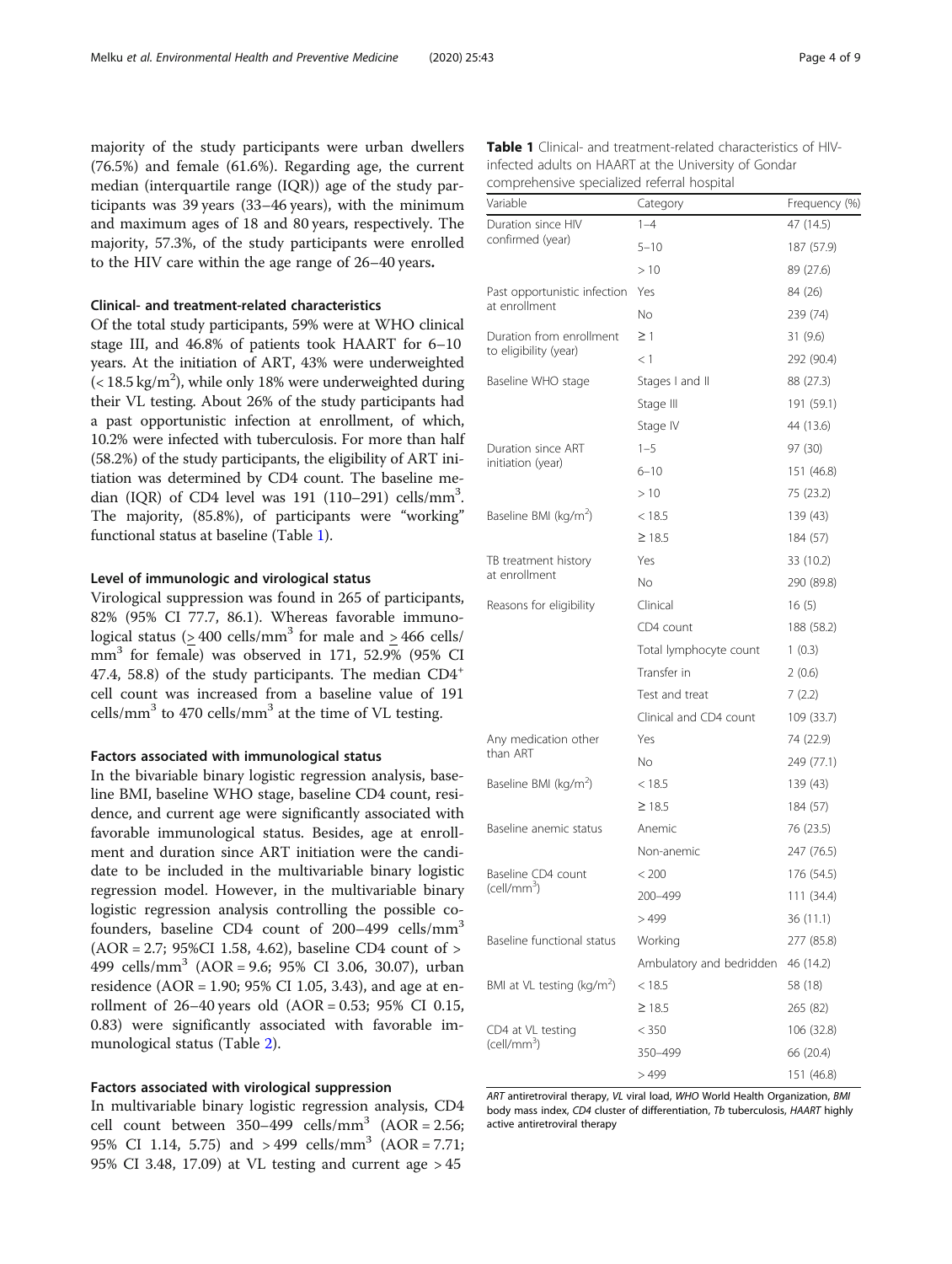| Variables                                     |               | Immunological status              |                                     | COR (95% CI)          | AOR (95% CI)                 |
|-----------------------------------------------|---------------|-----------------------------------|-------------------------------------|-----------------------|------------------------------|
|                                               |               | Favorable immunological<br>status | Unfavorable immunological<br>status |                       |                              |
| Baseline BMI (kg/m <sup>2</sup> )             | < 18.5        | 65 (46.8)                         | 74 (53.2)                           | 1.00                  | $\overline{\phantom{a}}$     |
|                                               | $\geq 18.5$   | 106 (57.6)                        | 78 (42.4)                           | 1.55 (0.99, 2.41)     | $\qquad \qquad \blacksquare$ |
| Baseline WHO stage                            | Stages   & II | 57 (64.8)                         | 31 (35.2)                           | 2.42 (1.16, 5.07)     | $\qquad \qquad \blacksquare$ |
|                                               | Stage III     | 95 (49.7)                         | 96 (50.3)                           | 1.30(0.67, 2.52)      |                              |
|                                               | Stage IV      | 19 (43.2)                         | 25 (56.8)                           | 1.00                  | $\overline{\phantom{0}}$     |
| Duration since ART<br>initiation (year)       | $1 - 5$       | 48 (49.5)                         | 49 (50.5)                           | 1.05 (0.55, 2.00)     | $\overline{\phantom{a}}$     |
|                                               | $6 - 10$      | 78 (51.7)                         | 73 (48.3)                           | $0.68$ $(0.54, 1.12)$ | $\overline{\phantom{a}}$     |
|                                               | >10           | 45 (60)                           | 30(40)                              | 1.00                  | $\overline{\phantom{a}}$     |
| Baseline CD4 count<br>(cell/mm <sup>3</sup> ) | < 200         | 69 (39.2)                         | 107 (60.8)                          | 1.00                  | 1.00                         |
|                                               | 200-499       | 70 (63.1)                         | 41 (36.9)                           | 2.65 (1.62, 4.32)     | $2.7$ (1.58, 4.62)*          |
|                                               | >499          | 32 (88.9)                         | 4(11.1)                             | 12.61 (4.20, 36.63)   | 9.59 (3.06, 30.07)*          |
| Patient address                               | Urban         | 139 (56.3)                        | 108 (43.7)                          | 1.77 (1.05, 2.98)     | $1.90$ (1.05, 3.43)*         |
|                                               | Rural         | 32 (42.1)                         | 44 (57.9)                           | 1.00                  | 1.00                         |
| Current age (year)                            | $\leq 30$     | 39 (66.1)                         | 20 (33.9)                           | 2.04 (1.04, 4.01)     | $\overline{\phantom{a}}$     |
|                                               | $31 - 45$     | 87 (50.6)                         | 85 (49.4)                           | 1.07(0.64, 1.77)      |                              |
|                                               | >45           | 45 (48.9)                         | 47 (51.1)                           | 1.00                  | $\overline{\phantom{0}}$     |
| Age at enrollment (year)                      | $\leq 25$     | 52 (64.2)                         | 29 (35.8)                           | 1.30(0.65, 2.61)      | 0.59(0.17, 2.10)             |
|                                               | $26 - 40$     | 86 (46.5)                         | 99 (53.5)                           | $0.63$ $(0.35, 1.15)$ | $0.53$ (0.15, 0.83)*         |
|                                               | >40           | 33 (57.9)                         | 24 (42.1)                           | 1.00                  | 1.00                         |

<span id="page-4-0"></span>Table 2 Factors associated with immunological status of HIV-infected adults on HAART at the University of Gondar specialized referral hospital

COR crude odds ratio, AOR adjusted odds ratio; ART antiretroviral therapy, CD4 cluster of differentiation 4, BMI body mass index, WHO World health Organization, HAART Highly active antiretroviral therapy

\*Significantly associated at  $P$  value  $< 0.05$ 

years old (AOR = 5.99; 95% CI 2.12, 16.91) were significantly associated with virological suppression (Table [3](#page-5-0)).

#### **Discussion**

The scale-up of ART service in Ethiopia has been one of the greatest achievements of the HIV program in the last one decade. HAART has been consistently reported to suppress HIV RNA to the level below the limit of detection, and has reduced the risk of clinical progression [\[30,](#page-8-0) [31](#page-8-0)]. Despite these successes, treatment failure due to drug resistance and poor adherence poses a challenge to the ART program. For this reason, the WHO recommends routine VL testing for monitoring ART.

In this study, 82% (95% CI 77.7, 86.1) of the study participants achieved virological suppression, indicating the success of the ART program and suggesting that the country is progressing towards achieving the third 90–90– 90 target of the UNAIDS. Despite this achievement, there are still a considerable proportion of patients (18%) with high VL which needs monthly follow-up and repeated VL testing after 3–6 months of enhanced adherence support [[10](#page-7-0)]. These groups of patients are classified as suspected virological failure because they are at higher risk of morbidity and mortality [\[15,](#page-7-0) [32](#page-8-0)]. Therefore, the finding of this study highlighted the importance of improved access to VL monitoring and prompt action to optimize treatment regimen for patients with high VL.

Even though the 82% of virological suppression in this study differs from previous studies, it is consistent with a study from Tanzania (79.1%) [\[27](#page-7-0)]. This result is lower than the finding from previous studies in Nepal (90%) [[33\]](#page-8-0), Addis Ababa, Ethiopia (90%) [[34](#page-8-0)], Ghana (89.6%) [[35\]](#page-8-0), and South Africa (94%) [[36](#page-8-0)]. Similarly, the Ethiopian Public Health Institute reported that 88.1% of patients on first-line treatment showed virological suppression in the country, with a regional variation  $[37]$  $[37]$  $[37]$ . In this study, HIVinfected adults enrolled to ART care in 2005, where ART service was started in the hospital, might have participated in the study. These participants could initiate ART medication at the advanced stage of the disease which affects the treatment response [[38](#page-8-0)]. Remarkably, in our study, 57.2 % of study participants were initiated ART at WHO stage 3 or 4 defining conditions, whereas WHO recommends that earlier initiation of ART would improve treatment response and help countries to achieve the 2020 target for virological suppression [\[39\]](#page-8-0).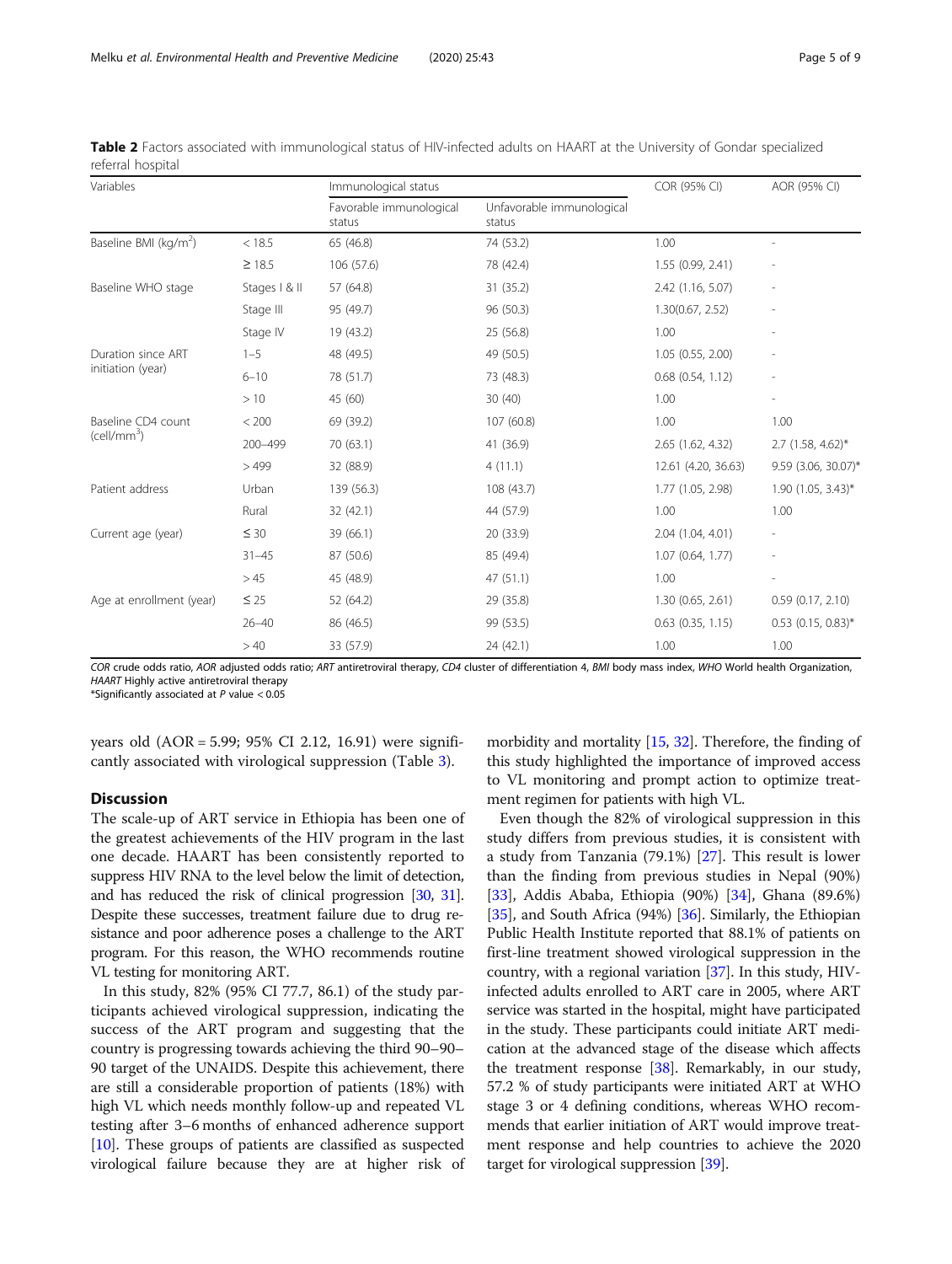| Variable                                        |                          | Virological status         |                               | COR (95% CI)        | AOR (95% CI)        |
|-------------------------------------------------|--------------------------|----------------------------|-------------------------------|---------------------|---------------------|
|                                                 |                          | Virological<br>suppression | No virological<br>suppression |                     |                     |
| Current age (years)                             | $\leq 30$                | 44                         | 15                            | 1.00                | 1.00                |
|                                                 | $31 - 45$                | 137                        | 35                            | 1.33(0.67, 2.67)    | 2.06 (0.93, 4.53)   |
|                                                 | >45                      | 84                         | 8                             | 3.58 (1.4, 9.10)    | 5.99 (2.12, 16.91)* |
| Age at enrollment (year)                        | $\leq 25$                | 61                         | 20                            | 1.00                |                     |
|                                                 | $26 - 40$                | 150                        | 35                            | 1.40 (0.75, 2.62)   |                     |
|                                                 | >40                      | 54                         | 3                             | 5.90 (1.66, 20.96)  |                     |
| Duration since ART initiation (year)            | $1 - 5$                  | 78                         | 19                            | 1.00                |                     |
|                                                 | $6 - 10$                 | 123                        | 28                            | 1.17 (0.55 2.48)    |                     |
|                                                 | >10                      | 64                         | 11                            | 1.37 (0.60, 3.10)   |                     |
| Baseline CD4 count (cell/mm <sup>3</sup> )      | < 200                    | 143                        | 33                            | 1.00                |                     |
|                                                 | 200-499                  | 94                         | 17                            | 1.27 (0.67, 2.42)   |                     |
|                                                 | >499                     | 28                         | 8                             | 0.80 (0.34, 1.93)   |                     |
| CD4 count at VL testing (cell/mm <sup>3</sup> ) | < 350                    | 70                         | 36                            | 1.00                | 1.00                |
|                                                 | $350 - 499$              | 55                         | 11                            | 2.57 (1.20, 5.51)   | 2.56 (1.14, 5.75)*  |
|                                                 | >499                     | 140                        | 11                            | 6.54 (3.14, 13.63)  | 7.71 (3.48, 17.09)* |
| Baseline anemic status                          | Non-anemic               | 158                        | 28                            | 1.00                |                     |
|                                                 | Anemic                   | 107                        | 30                            | 0.63 (0.35, 1.11)   |                     |
| Baseline functional status                      | Working                  | 228                        | 49                            | 1.00                |                     |
|                                                 | Ambulatory and bedridden | 37                         | 9                             | 0.88 (0.40, 1.94)   |                     |
| Baseline BMI (kg/m <sup>2</sup> )               | < 18.5                   | 113                        | 26                            | 1.00                |                     |
|                                                 | $\geq 18.5$              | 152                        | 32                            | 1.09(0.61, 1.93)    |                     |
| Baseline WHO stage                              | Stages I and II          | 77                         | 11                            | 1.00                |                     |
|                                                 | Stage III                | 154                        | 37                            | $0.59$ (0.28, 1.23) |                     |
|                                                 | Stage IV                 | 34                         | 10                            | 0.48 (0.18, 1.25)   |                     |
| Initial regimen                                 | D4T-3TC-based            | 27                         | $\overline{7}$                | 1.00                |                     |
|                                                 | AZT-3TC-based            | 118                        | 25                            | 1.22 (0.48, 3.12)   |                     |
|                                                 | TDF-3TC-based            | 120                        | 26                            | 1.19 (0.47, 3.04)   |                     |

<span id="page-5-0"></span>Table 3 Factors associated with virological suppression of HIV-infected adults on HAART

COR crude odds ratio, AOR adjusted odds ratio, ART antiretroviral therapy, CD4 cluster of differentiation 4, VL viral load, BMI body mass index, WHO World Health Organization, HAART highly active antiretroviral therapy

\*Significantly associated at  $p$  value < 0.05

Favorable immunologic status was observed among 52.9% (95% CI 47.4, 58.8) of the study participants. This finding is lower than reports from Nepal (62.83%) [\[33](#page-8-0)], southern Ethiopia (82.4%) [\[40](#page-8-0)], and Debre Markos, Ethiopia (79%) [[41\]](#page-8-0). The variation in the immunologic status of the study participants with other studies might be attributable to the fact that other studies presented for comparison to our finding defined immunological recovery differently. In contrary, our finding is higher than study reports from Oromia, Ethiopia (32%) [[42](#page-8-0)] and Tanzania (43.1%) [[27\]](#page-7-0). Most patients in these two studies initiated treatment lately which can affect the im-mune reconstitution [\[43](#page-8-0)].

In this study, it is noted that there is a discrepancy between the immunological status (52.9%) and the virological suppression (82%). For some of the study participants, the HIV RNA plasma level is below the limit of detection, but the CD4<sup>+</sup> cell count response is blunted. Some others exhibited a different pattern of discordant response characterized by a sustained  $CD4^+$  cell response despite persistent viremia. Similarly, studies also reported such type of results [[44,](#page-8-0) [45\]](#page-8-0). The possible reason for discordant result might be late initiation of ART, HIVrelated depletion of T cells, persistent immune activation and exhaustion of T cell due to microbial translocation, long-term impact of HIV on thymus function and its output, and lymph node fibrosis [\[44,](#page-8-0) [46](#page-8-0)].

Current age and CD4 cell count at VL measurement were associated with virological suppression. Accordingly, the odds of virological suppression among patients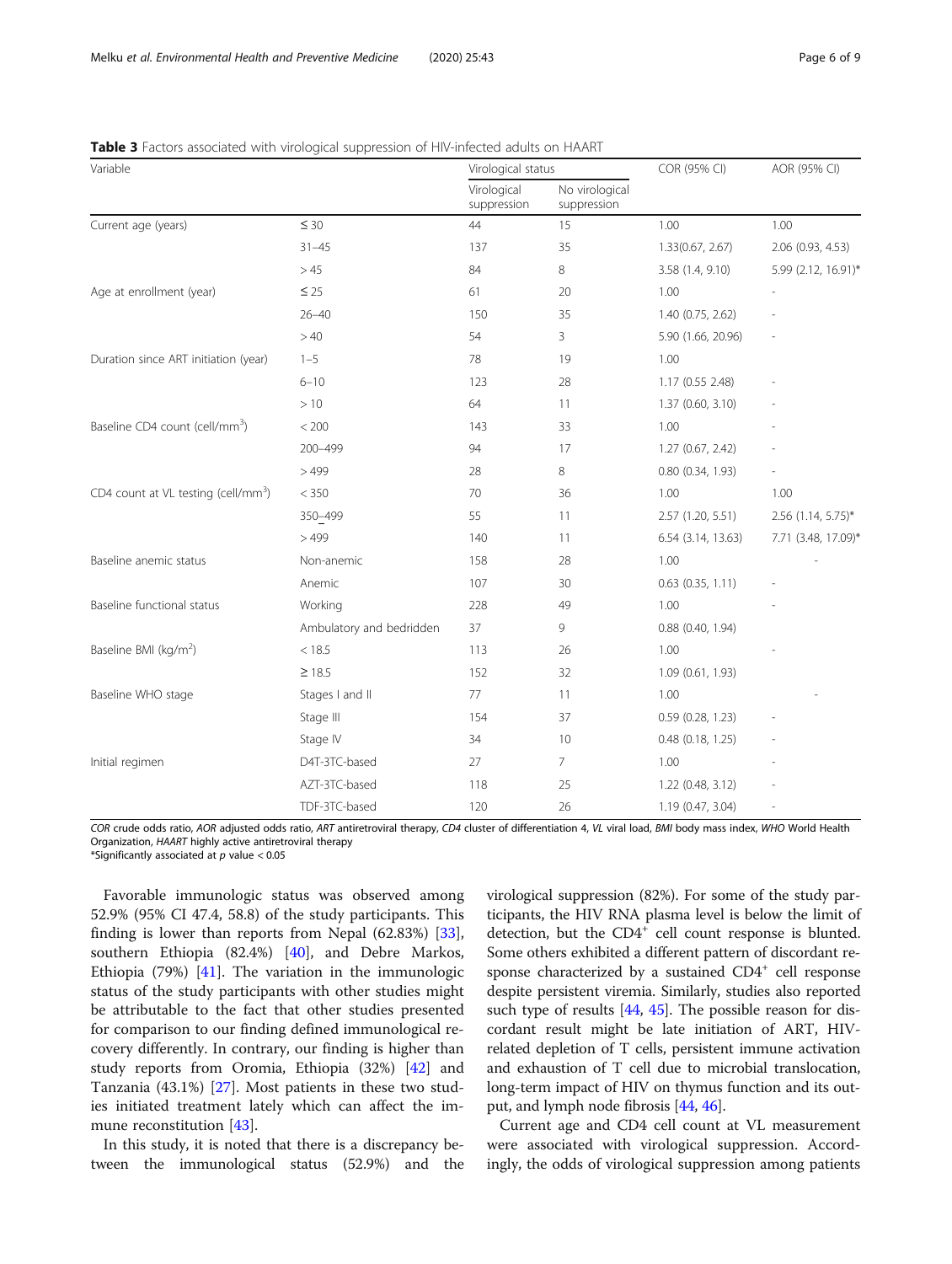aged > 45 years old were nearly 6 times more likely compared with those aged < 30 years. This finding confirms the previous study from the rural part of South African describing that greater proportion of older adults (90.1%) had good virological response as compared with younger adults [[47](#page-8-0)]. Probably, older patients might demonstrate better medication adherence which would positively influence to achieve optimal outcome of ART medication [\[48,](#page-8-0) [49\]](#page-8-0). Therefore, adherence assessment with different age categories is critical.

The other factors associated with virological suppression is CD4 cell count at the time of VL testing. The odds of virological suppression among patients who had a CD4 cell count of  $350-499$  and  $>499$  cells/mm<sup>3</sup> were 2.56 and 7.71 more likely to respond compared with patients having CD4 count of  $<$  350 cells/mm<sup>3</sup>, respectively. This is due to the fact that as the current CD4 count raises, the duration on ART increases and the VL is suppressed; HIV/AIDS-related mortality might also decline. Evidence also supports that the effect of CD4 count varied strongly by VL and duration of treatment [[50\]](#page-8-0). Similarly, HIV VL needs to be controlled at a lower level to maintain favorable CD4 response while the patient is on HAART [\[51](#page-8-0)].

Favorable immunologic status was seen among those participants with high baseline CD4 cell count, urban residence, and age at enrollment within the range of 26– 40 years. The odds of favorable immunologic status among patients who had a baseline CD4 cell count of 200–499 cells/mm<sup>3</sup> and > 499 cells/mm<sup>3</sup> were 2.7 and 9.6 times higher compared with patients who had a baseline CD4 cell count of < 200 cells/mm<sup>3</sup>. Other studies have also reported that high baseline CD4 cell count was positively associated with a better immunological response in HIV-infected patients taking HAART [[52](#page-8-0)–[55](#page-8-0)]. This finding enlightened the benefits of earlier initiation of ART. For those patients who had a higher baseline CD4 cell count, it might be easier to reach the normal CD4 level within a short period after initiation of treatment. A study in sub-Saharan Africa has indicated an increment in CD4 cell count by  $50-100$  cells/mm<sup>3</sup> 1 year after initiation of HAART [\[56\]](#page-8-0). The odds of favorable immunologic status among patients who were residing in urban areas was 1.9 times more likely as compared with patients residing in rural areas. This might be due to lifestyle differences like poor feeding practice, as such in the rural setting most of the time they are not feeding as recommended, and compliance barrier for prescribed ART drugs in the rural area [\[57\]](#page-8-0).

The age of participants is another factor affecting the immunologic status. Those participants who were in the age range of 26–40 years old at enrollment were 47% less likely to have favorable immunologic status compared with those within the age of  $>$  40 years old. A study

aimed at exploring the effect of age on immunologic restoration reported that a younger age favors CD4 cell restoration because of preserved thymus function which was contrary to this study  $[58]$  $[58]$ . The discrepancy might be related with adherence problem, which is seen mostly in younger aged group of HIV-infected patients. In support of this argument, one study reported that the rate of poor adherence among young adults was twice as high as older individuals did [[59\]](#page-8-0).

Although this study was conducted with due diligence and scientific approaches, there were certain limitations. The level of adherence to ART was not assessed, which might have an effect on the outcome of interest. Furthermore, a single VL measurement was taken to estimate the virological suppression which might underestimate the proportion of patients with virological suppression since VL re-suppression could occur if the test is repeated after 3–6 months of enhanced adherence support.

#### Conclusion

This study revealed a sub-optimal level of virological suppression, indicating the need for strong commitment to achieve the third 90% target of the UNAIDS 90–90– 90 targets by 2020. On the other hand, the immunological status was found to be low. Age > 45 years old and CD4 cell count  $\geq$  350 cells/mm<sup>3</sup> were significantly associated with virological suppression. Age at enrollment between 26 and 40 years was negatively associated with immunological status, whereas urban residence and baseline CD4 cell count  $\geq 200$  cells/mm<sup>3</sup> were positively associated. Therefore, early initiation of HAART at higher CD4 cell count level is vital to achieve the goal of HAART. For better treatment outcome, younger age groups and those with low baseline CD4 cell count need to be followed cautiously. This finding also generated evidence for tracking the progress towards achieving the third target of the 90–90–90 UNAIDS plan.

#### Abbreviations

AIDS: Acquired immunodeficiency syndrome; AOR: Adjusted odds ratio; ART: Antiretroviral therapy; BMI: Body mass index; cDNA: Complementary deoxynucleic acid; CD4: Cluster of differentiation 4; CI: Confidence interval; COR: Crude odds ratio; HAART: Highly active antiretroviral therapy; HIV: Human immunodeficiency virus; IQR: Interquartile range; PLWHA: People living with HIV/AIDS; RNA: Ribonucleic acid; SOP: Standard operating procedure; UNAIDS: United Nations Programme on HIV/AIDS; VL: Viral load; WHO: World Health Organization

#### Acknowledgements

The authors are grateful to the study participants for their voluntary participation. We would like to thank data collectors for their collaboration. The authors would also like to thank the University of Gondar for providing ethical clearance and logistic support.

#### Authors' contributions

MM conceived the idea; MM, GA, AT, FA, and DZA wrote the proposal. MM, GA, AT, EK, FA, DD, BB, and AY participated in the data collection and data analysis and assisted in the manuscript drafting. GA, AT, EK, FA, AY, BB, and DD reviewed, edited, and approved the manuscript. DZA analyzed the data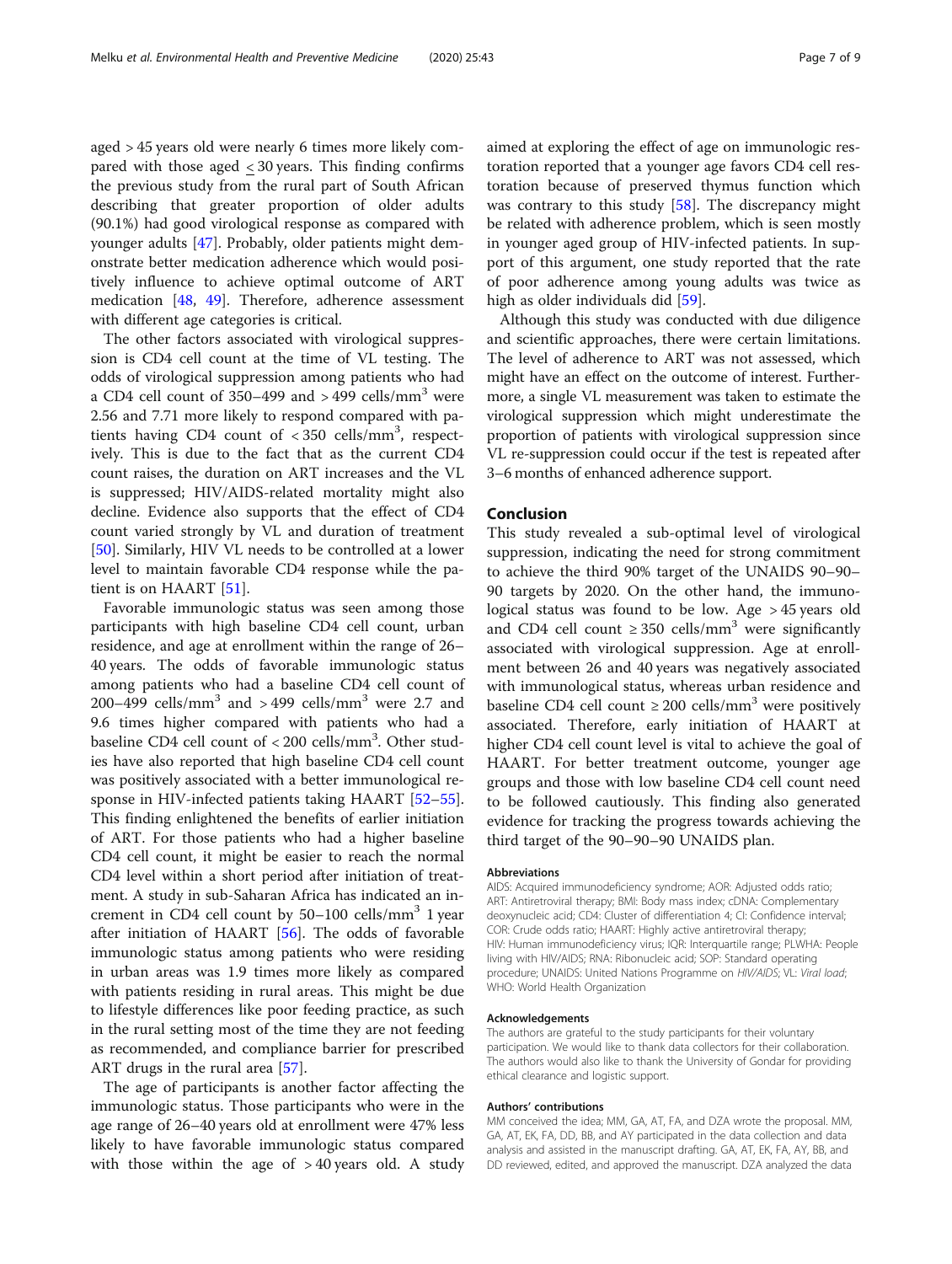<span id="page-7-0"></span>and led manuscript drafting. The authors approved the final draft of the manuscript. MM, GA, and DZA are equal first authors of this article.

#### Funding

This research received no specific grant from any funding agency in the public, commercial, or not-for-profit sectors.

#### Availability of data and materials

All relevant data are available within the manuscript. In case of need, the data that support the findings of this study are available from the corresponding author on reasonable request.

#### Ethics approval and consent to participate

Ethical approval was obtained from the Institutional Review Board (IRB) of the University of Gondar, School of Biomedical and Laboratory Sciences before commencement of the study. Each study participant was requested to participate voluntarily, and written consent was obtained from each study participant. Data obtained from participants were recorded with anonymity and kept confidential.

#### Consent for publication

Not applicable.

#### Competing interests

The authors declare that they have no competing interests.

#### Author details

<sup>1</sup>Department of Hematology and Immunohematology, School of Biomedical and Laboratory Sciences, College of Medicine and Health Sciences, University of Gondar, Gondar, Ethiopia. <sup>2</sup>School of Biomedical and Laboratory Sciences, College of Medicine and Health Sciences, University of Gondar, Gondar, Ethiopia. <sup>3</sup> Department of Clinical Chemistry, School of Biomedical and Laboratory Sciences, College of Medicine and Health Sciences, University of Gondar, Gondar, Ethiopia. <sup>4</sup>University of Gondar comprehensive specialize referral Hospital, College of Medicine and Health Sciences, University of Gondar, Gondar, Ethiopia. <sup>5</sup>Department of Immunology and Molecular Biology, School of Biomedical and Laboratory Sciences, College of Medicine and Health Sciences, University of Gondar, Gondar, Ethiopia. <sup>6</sup>Food Animal Health Research Program, CFAES, Ohio Agricultural Research and Development Center, Department of Veterinary Preventive Medicine, The Ohio State University, Wooster, OH 44691, USA. <sup>7</sup>Global One Health Initiative, Eastern African Regional Office, The Ohio State University, Addis Ababa, Ethiopia. <sup>8</sup>Department of Community Health Nursing, School of Nursing, College of Medicine and Health Sciences, University of Gondar, Gondar, Ethiopia.

#### Received: 27 May 2020 Accepted: 11 August 2020 Published online: 24 August 2020

#### References

- 1. WHO. Global HIV and AIDS statistics 2019 fact sheet. Avaliable at: [https://](https://www.unaids.org/en/resources/fact-sheet;) [www.unaids.org/en/resources/fact-sheet;.](https://www.unaids.org/en/resources/fact-sheet;) Accessed 20 Feb 2020.
- 2. Montaner JS, Lima VD, Harrigan PR, Lourenco L, Yip B, Nosyk B, et al. Expansion of HAART coverage is associated with sustained decreases in HIV/AIDS morbidity, mortality and HIV transmission: the "HIV treatment as prevention" experience in a Canadian setting. PLoS One. 2014;9(2):e87872.
- 3. Reynolds L. HIV as a chronic disease considerations for service planning in resource-poor settings. Glob Health. 2011;7:35.
- 4. Deeks SG, Lewin SR, Havlir DV. The end of AIDS: HIV infection as a chronic disease. Lancet. 2013;382(9903):1525–33.
- 5. El-Sadr WM, Holmes CB, Mugyenyi P, Thirumurthy H, Ellerbrock T, Ferris R, et al. Scale-up of HIV treatment through PEPFAR: a historic public health achievement. J Acquir Immune Defic Syndr. 2012;60(Suppl 3):S96–104.
- 6. Assefa Y, Jerene D, Lulseged S, Ooms G, Van Damme W. Rapid scale-up of antiretroviral treatment in Ethiopia: successes and system-wide effects. PLoS Med. 2009;6(4):e1000056.
- Girum T, Wasie A, Worku A. Trend of HIV/AIDS for the last 26 years and predicting achievement of the 90–90-90 HIV prevention targets by 2020 in Ethiopia: a time series analysis. BMC Infect Dis. 2018;18:320.
- Federal Democratic Republic of Ethiopia. Country progress report on the HIV response, 2014. Availale at: [https://files.unaids.org/es/dataanalysis/](https://files.unaids.org/es/dataanalysis/knowyourresponse/countryprogressreports/2014countries/file,94497,es..pdf)

[knowyourresponse/countryprogressreports/2014countries/file,94497,es..pdf](https://files.unaids.org/es/dataanalysis/knowyourresponse/countryprogressreports/2014countries/file,94497,es..pdf). Accessed 20 Feb 2020.

- 9. Assefa Y, Alebachew A, Lera M, Lynen L, Wouters E, Van Damme W. Scaling up antiretroviral treatment and improving patient retention in care: lessons from Ethiopia, 2005-2013. Glob Health. 2014;10:43.
- 10. Federal Ministry of Health. National comprehensive HIV prevention, care and treatment training for health care providers. 2018.
- 11. Billong SC, Fokam J, Nkwescheu AS, Kembou E, Milenge P, Tsomo Z, et al. Early warning indicators for HIV drug resistance in Cameroon during the year 2010. PLoS One. 2012;7(5):e36777.
- 12. Parikh UM, Mellors JW. Pretreatment HIV-1 drug resistance is strongly associated with virologic failure in HIV-infected patients receiving partly active antiretroviral regimens. Future Microbiol. 2012;7(8):929–32.
- 13. Jespersen S, Honge BL, Medina C, da Silva TD, Correira FG, Laursen AL, et al. Lack of awareness of treatment failure among HIV-1-infected patients in Guinea-Bissau - a retrospective cohort study. J Int AIDS Soc. 2015;18(1): 20243.
- 14. Gupta RK, Hill A, Sawyer AW, Cozzi-Lepri A, von Wyl V, Yerly S, et al. Virological monitoring and resistance to first-line highly active antiretroviral therapy in adults infected with HIV-1 treated under WHO guidelines: a systematic review and meta-analysis. Lancet Infect Dis. 2009;9(7):409–17.
- 15. Petersen ML, Van Der Laan MJ, Napravnik S, Eron JJ, Moore RD, Deeks SG. Long term consequences of the delay between virologic failure of highly active antiretroviral therapy and regimen modification. AIDS. 2008;22(16):2097.
- 16. Assefa Y, Gilks CF, Lynen L, Williams O, Hill PS, Tolera T, et al. Performance of the antiretroviral treatment program in Ethiopia, 2005-2015: strengths and weaknesses toward ending AIDS. Int J Infect Dis. 2017;60:70–6.
- 17. Barnabas G, Sibhatu MK, Berhane Y. Antiretroviral therapy program in Ethiopia benefits from virology treatment monitoring. Ethiop J Health Sci. 2017;27(Suppl 1):1–2.
- 18. Kebede A, Kebede Y, Desale A, Mulugeta A, Yaregal Z, Gebreegziabxier A, et al. Quality assurance for point-of-care testing: Ethiopia's experience. Afr J Lab Med. 2016;5(2):452.
- 19. Grabar S, Le Moing V, Goujard C, Leport C, Kazatchkine MD, Costagliola D, et al. Clinical outcome of patients with HIV-1 infection according to immunologic and virologic response after 6 months of highly active antiretroviral therapy. Ann Intern Med. 2000;133(6):401–10.
- 20. Yamashita TE, Phair JP, Muñoz A, Margolick JB, Detels R, O'brien SJ, et al. Immunologic and virologic response to highly active antiretroviral therapy in the multicenter AIDS cohort study. AIDS. 2001;15(6):735–46.
- 21. WHO. Consolidated guidelines on the use of antiretroviral drugs for treating and preventing HIV infection: recommendations for a public health approach - Second edition, WHO, 2016. Available at: [https://apps.who.int/](https://apps.who.int/iris/bitstream/handle/10665/208825/9789241549684_eng.pdf;jsessionid=1E3CDBFA5D65827F8C99985A0FB0E4AA?sequence=1;) [iris/bitstream/handle/10665/208825/9789241549684\\_eng.pdf;jsessionid=1E3](https://apps.who.int/iris/bitstream/handle/10665/208825/9789241549684_eng.pdf;jsessionid=1E3CDBFA5D65827F8C99985A0FB0E4AA?sequence=1;) [CDBFA5D65827F8C99985A0FB0E4AA?sequence=1;.](https://apps.who.int/iris/bitstream/handle/10665/208825/9789241549684_eng.pdf;jsessionid=1E3CDBFA5D65827F8C99985A0FB0E4AA?sequence=1;) Accessed 22 Jan 2020.
- 22. Federal Democratic Republic of Ethiopia Federal Ministry of Health. National guideline for comprehensive HIV prevention, care and treatment, January 2018. Available at: [https://www.humanitarianresponse.info/sites/www.](https://www.humanitarianresponse.info/sites/www.humanitarianresponse.info/files/documents/files/national_comprehensive_hiv_care_guideline_2018-endorsed.pdf;) [humanitarianresponse.info/files/documents/files/national\\_comprehensive\\_](https://www.humanitarianresponse.info/sites/www.humanitarianresponse.info/files/documents/files/national_comprehensive_hiv_care_guideline_2018-endorsed.pdf;) [hiv\\_care\\_guideline\\_2018-endorsed.pdf;.](https://www.humanitarianresponse.info/sites/www.humanitarianresponse.info/files/documents/files/national_comprehensive_hiv_care_guideline_2018-endorsed.pdf;) Accessed 20 Jan 2020.
- 23. UNAIDS. Ambitious treatment targets: writing the final chapter of the AIDS epidemic: writing the final chapter of the AIDS epidemic. Geneva: Switzerland; 2014. Available at: [http://www.unaids.org/en/media/unaids/](http://www.unaids.org/en/media/unaids/contentassets/documents/unaidspublication/2014/JC2670_UNAIDS_Treatment_Targets_en.pdf) [contentassets/documents/unaidspublication/2014/JC2670\\_UNAIDS\\_](http://www.unaids.org/en/media/unaids/contentassets/documents/unaidspublication/2014/JC2670_UNAIDS_Treatment_Targets_en.pdf) [Treatment\\_Targets\\_en.pdf;](http://www.unaids.org/en/media/unaids/contentassets/documents/unaidspublication/2014/JC2670_UNAIDS_Treatment_Targets_en.pdf) Accessed on: 22 Jan 2020.
- 24. Bayu B, Tariku A, Bulti AB, Habitu YA, Derso T, Teshome DF. Determinants of virological failure among patients on highly active antiretroviral therapy in University of Gondar Referral Hospital, Northwest Ethiopia: a case-control study. HIV AIDS (Auckl). 2017;9:153–9.
- 25. Ruperez M, Pou C, Maculuve S, Cedeno S, Luis L, Rodriguez J, et al. Determinants of virological failure and antiretroviral drug resistance in Mozambique. J Antimicrob Chemother. 2015;70(9):2639–47.
- 26. Tran DA, Wilson DP, Shakeshaft A, Ngo AD, Doran C, Zhang L. Determinants of virological failure after 1 year's antiretroviral therapy in Vietnamese people with HIV: findings from a retrospective cohort of 13 outpatient clinics in six provinces. Sex Transm Infect. 2014;90(7): 538–44.
- 27. Gunda DW, Kidenya BR, Mshana SE, Kilonzo SB, Mpondo BC. Accuracy of WHO immunological criteria in identifying virological failure among HIVinfected adults on first line antiretroviral therapy in Mwanza, North-Western Tanzania. BMC Res Notes. 2017;10:45.